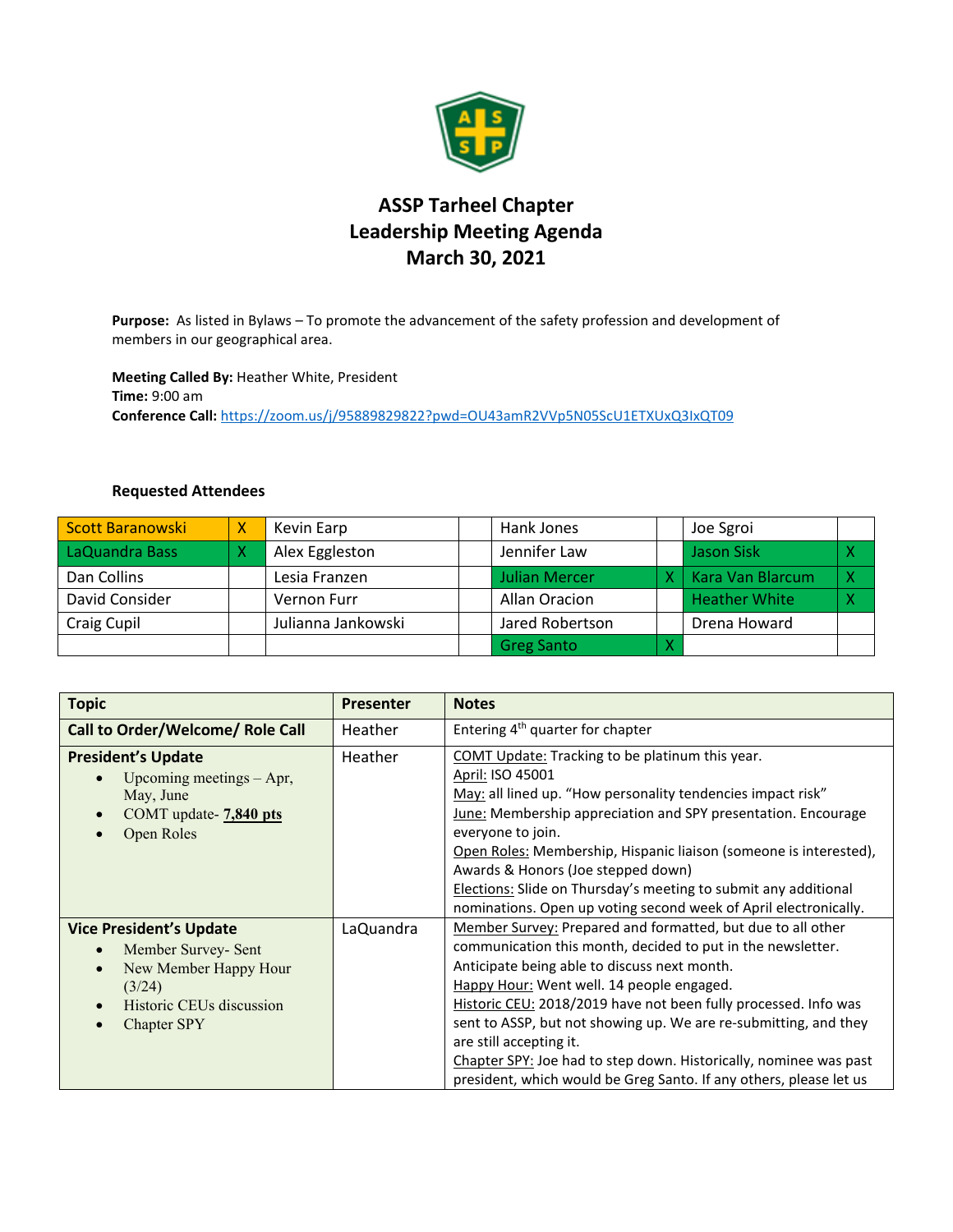

|                                                                                                                     |                       | know. Would like to finalize in the month of April so we can present<br>in June.                                                                                                                                                                                                                                                                                                                                                                                                                                                                                                                                                                                                                                                                                         |
|---------------------------------------------------------------------------------------------------------------------|-----------------------|--------------------------------------------------------------------------------------------------------------------------------------------------------------------------------------------------------------------------------------------------------------------------------------------------------------------------------------------------------------------------------------------------------------------------------------------------------------------------------------------------------------------------------------------------------------------------------------------------------------------------------------------------------------------------------------------------------------------------------------------------------------------------|
|                                                                                                                     |                       | Survey result for Member Appreciation at last meeting was Panera.                                                                                                                                                                                                                                                                                                                                                                                                                                                                                                                                                                                                                                                                                                        |
| <b>Treasurer's Update</b>                                                                                           | David                 | Unable to attend. No updates                                                                                                                                                                                                                                                                                                                                                                                                                                                                                                                                                                                                                                                                                                                                             |
| <b>Secretary's Update</b><br>Newsletter                                                                             | Kara                  | Newsletter: Working on it. Plan to have it sent out in April.                                                                                                                                                                                                                                                                                                                                                                                                                                                                                                                                                                                                                                                                                                            |
|                                                                                                                     |                       | <b>Committee Updates</b>                                                                                                                                                                                                                                                                                                                                                                                                                                                                                                                                                                                                                                                                                                                                                 |
|                                                                                                                     |                       | No updates at this time.                                                                                                                                                                                                                                                                                                                                                                                                                                                                                                                                                                                                                                                                                                                                                 |
| <b>Program Chair</b>                                                                                                | Jared                 |                                                                                                                                                                                                                                                                                                                                                                                                                                                                                                                                                                                                                                                                                                                                                                          |
| <b>Chapter Communications/ Public</b><br><b>Relations</b><br><b>Pending Communications</b><br><b>Meeting slides</b> | Alex, Allan,<br>Drena | Unable to attend. No updates                                                                                                                                                                                                                                                                                                                                                                                                                                                                                                                                                                                                                                                                                                                                             |
| <b>WISE</b>                                                                                                         | Jennifer &<br>Lesia   | Unable to attend. No updates.                                                                                                                                                                                                                                                                                                                                                                                                                                                                                                                                                                                                                                                                                                                                            |
| <b>BISE</b>                                                                                                         | Craig                 | Unable to attend. No updates.                                                                                                                                                                                                                                                                                                                                                                                                                                                                                                                                                                                                                                                                                                                                            |
| <b>Emerging Professionals</b>                                                                                       | Julianna              | Unable to attend. No updates.                                                                                                                                                                                                                                                                                                                                                                                                                                                                                                                                                                                                                                                                                                                                            |
| <b>HSP</b>                                                                                                          | Vacant                |                                                                                                                                                                                                                                                                                                                                                                                                                                                                                                                                                                                                                                                                                                                                                                          |
| <b>Social Media</b>                                                                                                 | Vernon                | Unable to attend. No updates.                                                                                                                                                                                                                                                                                                                                                                                                                                                                                                                                                                                                                                                                                                                                            |
| <b>Foundation Liaison</b><br>Scholarship and Grant Review<br><b>Task Force volunteers</b>                           | Scott                 | Unable to attend. No updates.                                                                                                                                                                                                                                                                                                                                                                                                                                                                                                                                                                                                                                                                                                                                            |
| <b>Membership</b><br>Membership update                                                                              | Vacant (Kara)         | 7 new members, 338 total members                                                                                                                                                                                                                                                                                                                                                                                                                                                                                                                                                                                                                                                                                                                                         |
| <b>Professional Development</b>                                                                                     | Kevin                 | Unable to attend. No updates.                                                                                                                                                                                                                                                                                                                                                                                                                                                                                                                                                                                                                                                                                                                                            |
| <b>Governmental Affairs</b><br>New Standards and Regulations                                                        | Scott                 | Govt. Affairs Updates 3-30-21<br>OSHA has announced its preliminary top 10 most<br>frequently cited standards for fiscal year 2020. Fall<br>Protection - General Requirements (1926.501) was the<br>most frequently cited standard for the 10 <sup>th</sup> consecutive<br>year.<br>NIOSH has recently approved the first EHMR model<br>without an exhalation valve to assist with reducing he<br>spread of infectious disease through respirators that have<br>exhalation valves.<br>Respirator design is constantly improving and evolving to<br>meet new challenges. Manufacturers have recently<br>developed innovative NIOSH-approved elastomeric half<br>mask respirator (EHMR) designs that both protect the<br>wearer as well as provide adequate source control |